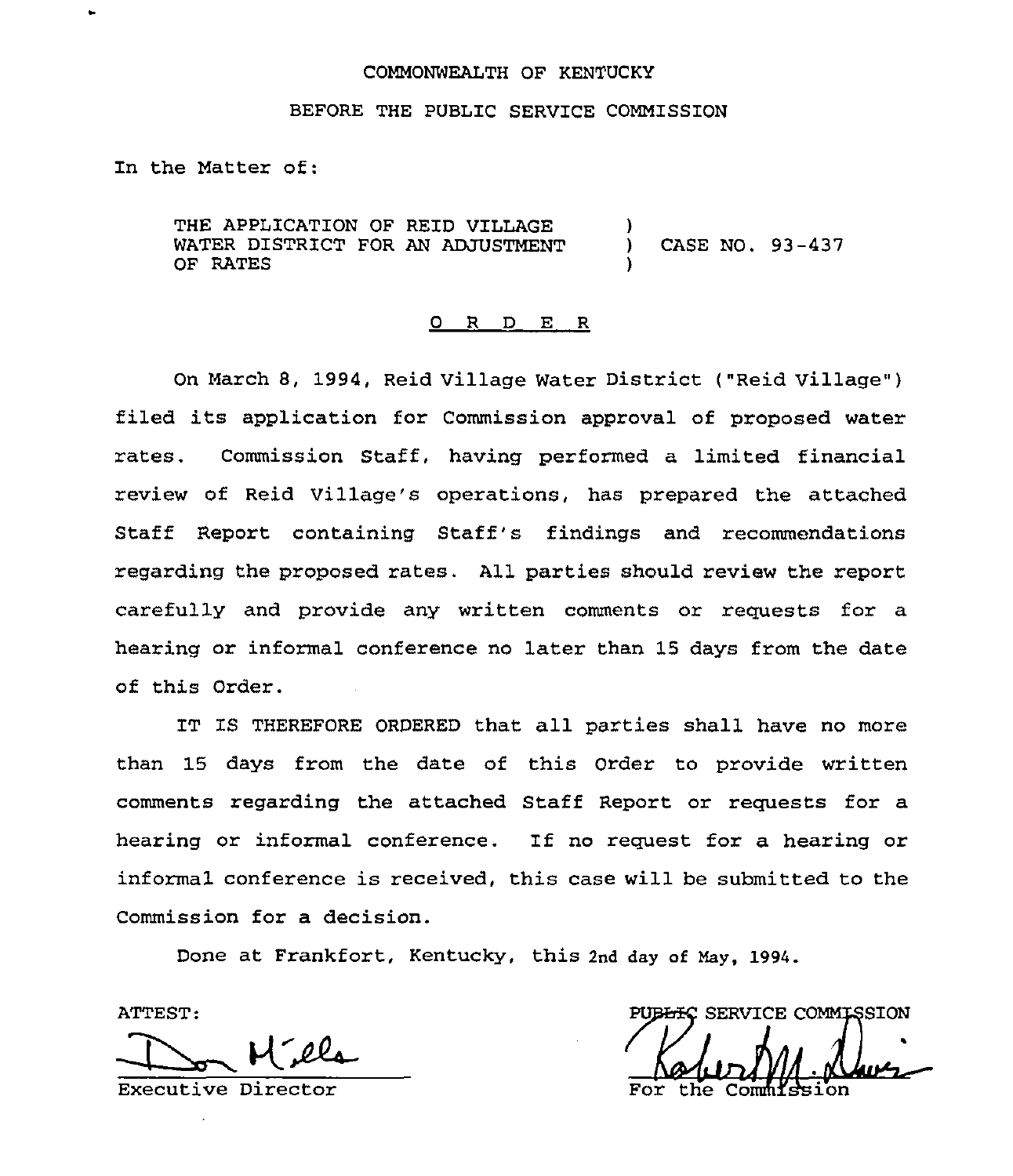### COMMONWEALTH OF KENTUCKY

#### BEFORE THE PUBLIC SERVICE COMMISSION

In the Natter of:

 $\bullet$ 

THE APPLICATION OF RETD VILLAGE WATER DISTRICT FOR AN ADJUSTMENT IN RATES ) ) CASE NO. 93-437 )

#### STAFF REPORT

Prepared By: Karen Harrod, CPA Public Utility Financial Analyst, Chief Water and Sewer Revenue Requirements Branch Financial Analysis Division

Prepared By: John Geoghegan Public Utility Rate Analyst Communications~ Water and Sewer Rate Design Branch Research Division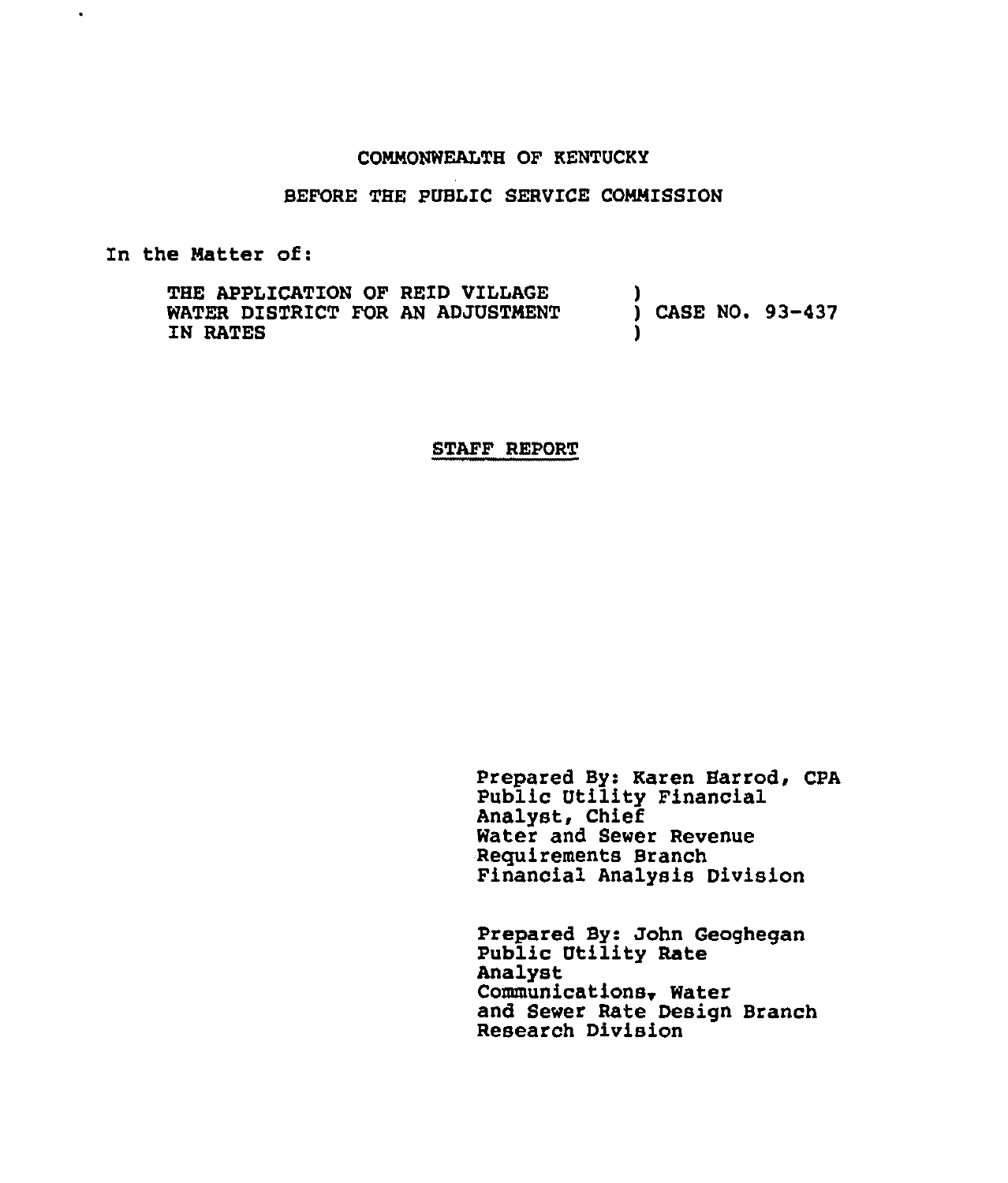### STAFF REPORT

#### ON

#### REID VILLAGE WATER DISTRICT

### CASE NO. 93-437

## A. Preface

On November 19, 1993, Reid Village Water District ("Reid Village" ) submitted its application with the Kentucky Public Service Commission ("Commission") seeking approval to increase its tariffed water rates by \$13,547 over the test-year level, or 10 percent. The application was considered filed on March 8, 1994, when all deficiencies were cured.

In order to evaluate the requested increase, the Commission Staff ("Staff") performed a limited financial review of Reid Village's operations for the test period, the twelve month period ending December 31, 1992. Karen Harrod, CPA, of the Commission's Division of Financial Analysis, conducted the review on February 2, 1994 at Reid Village's office, in Mt. Sterling, Kentucky. John Geoghegan of the Commission's Division of Rates a Research performed a review of Reid Village's reported revenues at the Commission's office in Frankfort, Kentucky.

The findings of Staff's review have been reduced to writing in this report. Mr. Geoghegan is responsible for the sections related to operating revenues and rate design. The remaining sections of the report were prepared by Ms. Harrod. Based upon the findings contained herein, Staff recommends that Reid Village be allowed to increase its annual operating revenues by the proposed amount of \$13,547.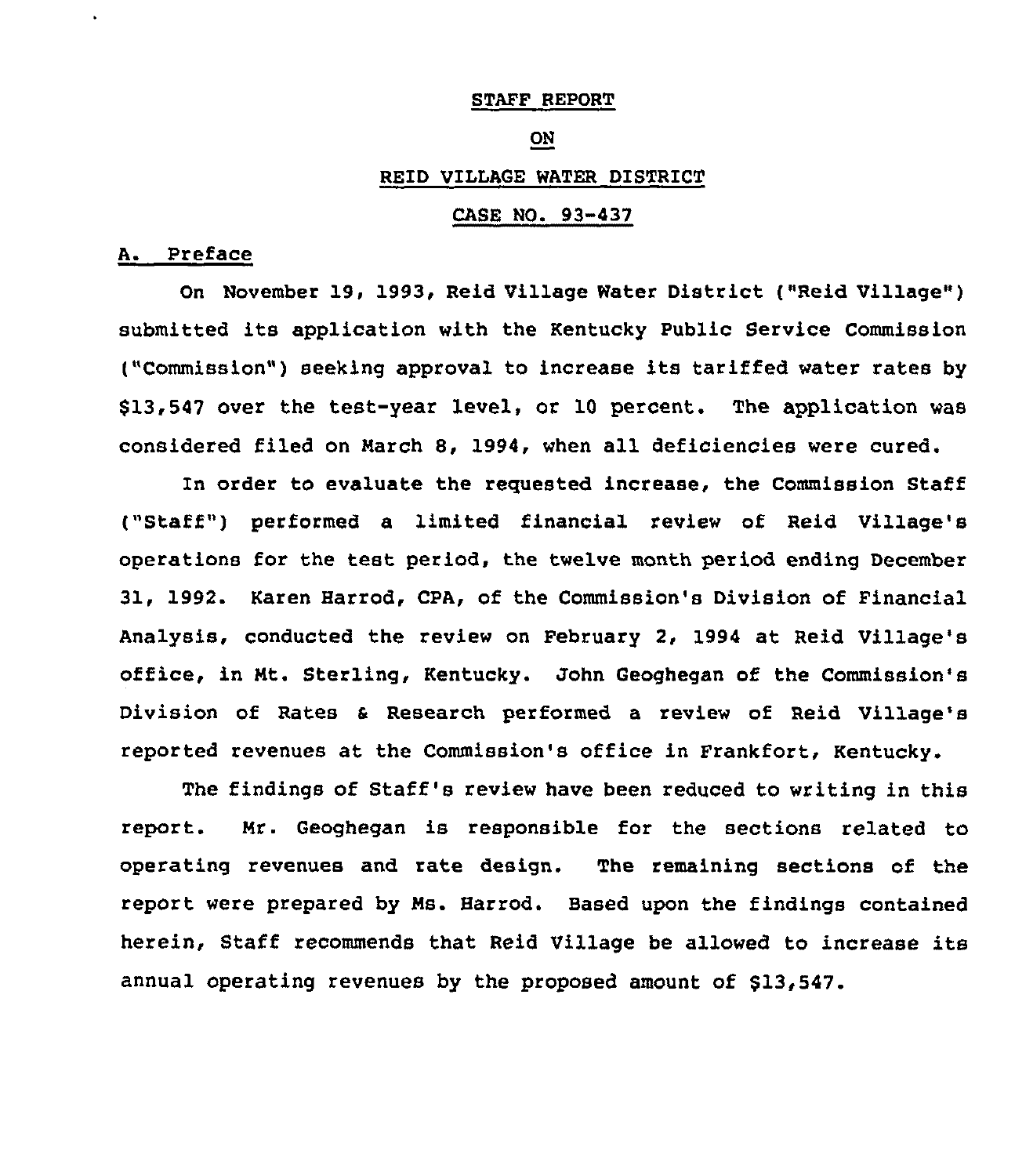Staff Report PSC Case No. 93-437 Page 2 of 7

#### Scope

The scope of the review was limited to obtaining information to determine whether test period operating revenues and expenses were representative of normal operations. Insignificant or immaterial discrepancies were not pursued and are not addressed in this report.

During the course of the review, Reid Village was advised that all proposed adjustments to test year expenses must be supported by some form of documentation and that all such adjustments must be known and measurable.

## B. Analysis of Operating Revenues and Expenses

### Operating Revenue

Reid Village provided a billing analysis for the test year showing revenue from water sales of \$134,091. Exhibit <sup>A</sup> of the district's application shows revenue from water sales in 1992 of \$135,473, an adjustment of \$1,382.

### Operating Expenses

In its application Reid Village reported operating expenses of \$137,204 for the test year. The pro-forms adjustments to test period expenses are discussed in the following sections of this report.

## Salaries <sup>a</sup> Wages

For the test year Reid Village reported salary expense of \$24,881. Based on Staff's review, the current salary levels of Reid Village's two employees total \$23,667, a decrease of \$1,214 from the test year level. Staff has included this decrease in the calculation of Reid Village's revenue requirement.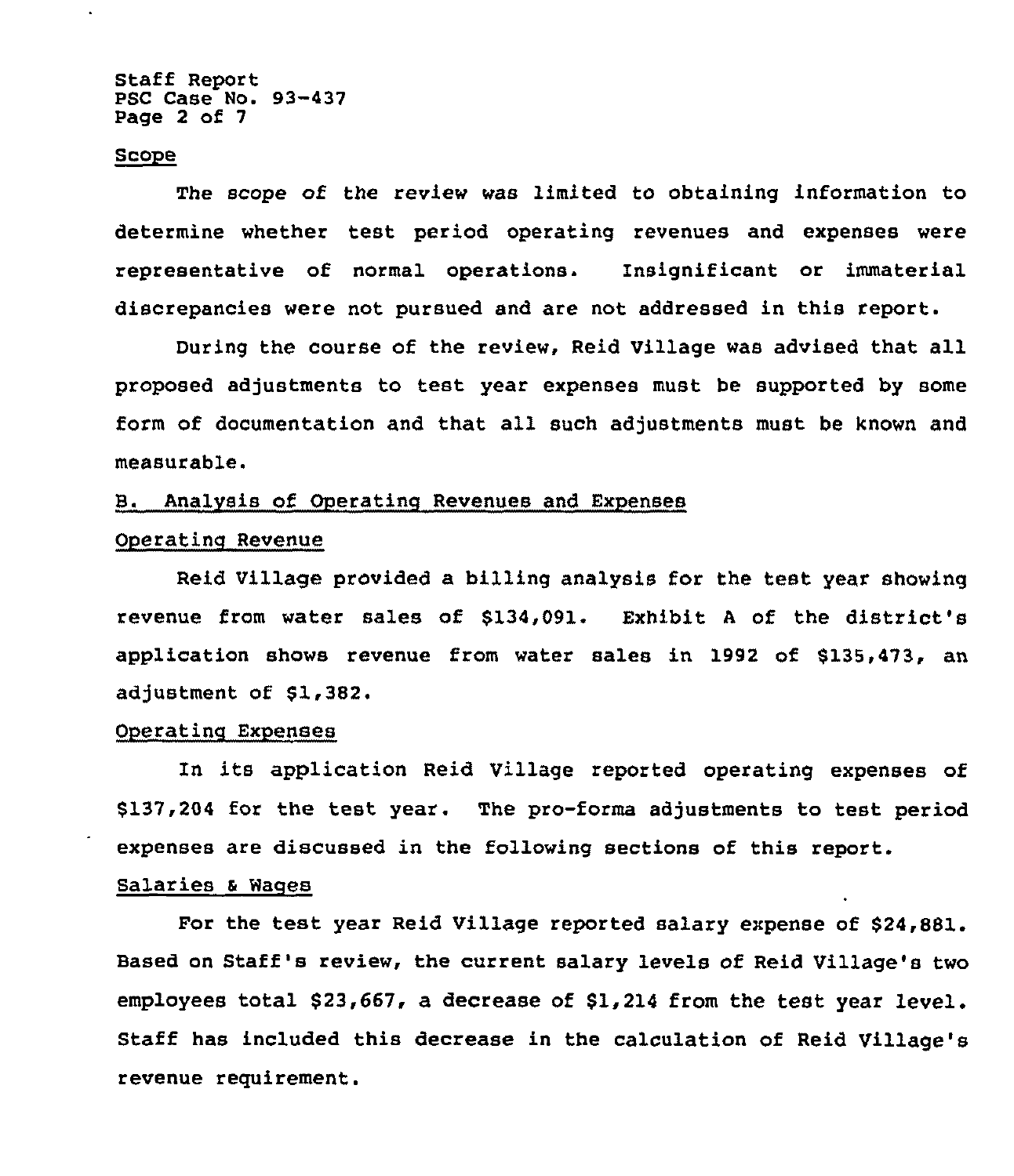Staff Report PSC Case No. 93-437 Page 3 of 7

### Purchased Water

Reid Village reported test year purchased water expense of \$69,166. Eased on normalized test year usage of 40,355,000 gallons and a line loss of 9.52 percent in 1992, Staff has calculated allowable purchased water to be 53,442,750 gallons or 7,145,296 cubic feet. When applied to the current rate schedule charged Reid Village by its supplier, Nt. Sterling Water and Sewer, it produces <sup>a</sup> purchased water expense of \$75,243, an increase of \$6,077 over the test year level. Accordingly, Staff has included an adjustment to increase purchased water expense by this amount.

#### Rent Expense

During the test period Reid Village incurred rent expense of \$2,509. Currently, the district pays monthly rent of \$230, consisting of  $$200$  for office space and  $$30$  for a storage building. Therefore, Staff has included an adjustment to increase test year rent expense by \$251, to the pro forma level of \$2,760.

#### Transportation Exoense

Reid Village reported test year transportation expense of \$5,160. This expense is incurred to compensate employees for the use of their personal vehicles for utility business as transportation is routinely required in the adminstration, operation and maintenance of a water utility. The monthly compensation is primarily to cover expenses incurred by employees for business-related gas and vehicle maintenance. Reid Village currently pays the office manager and plant manager \$145 and \$320 per month, respectively, or total annual transportation expense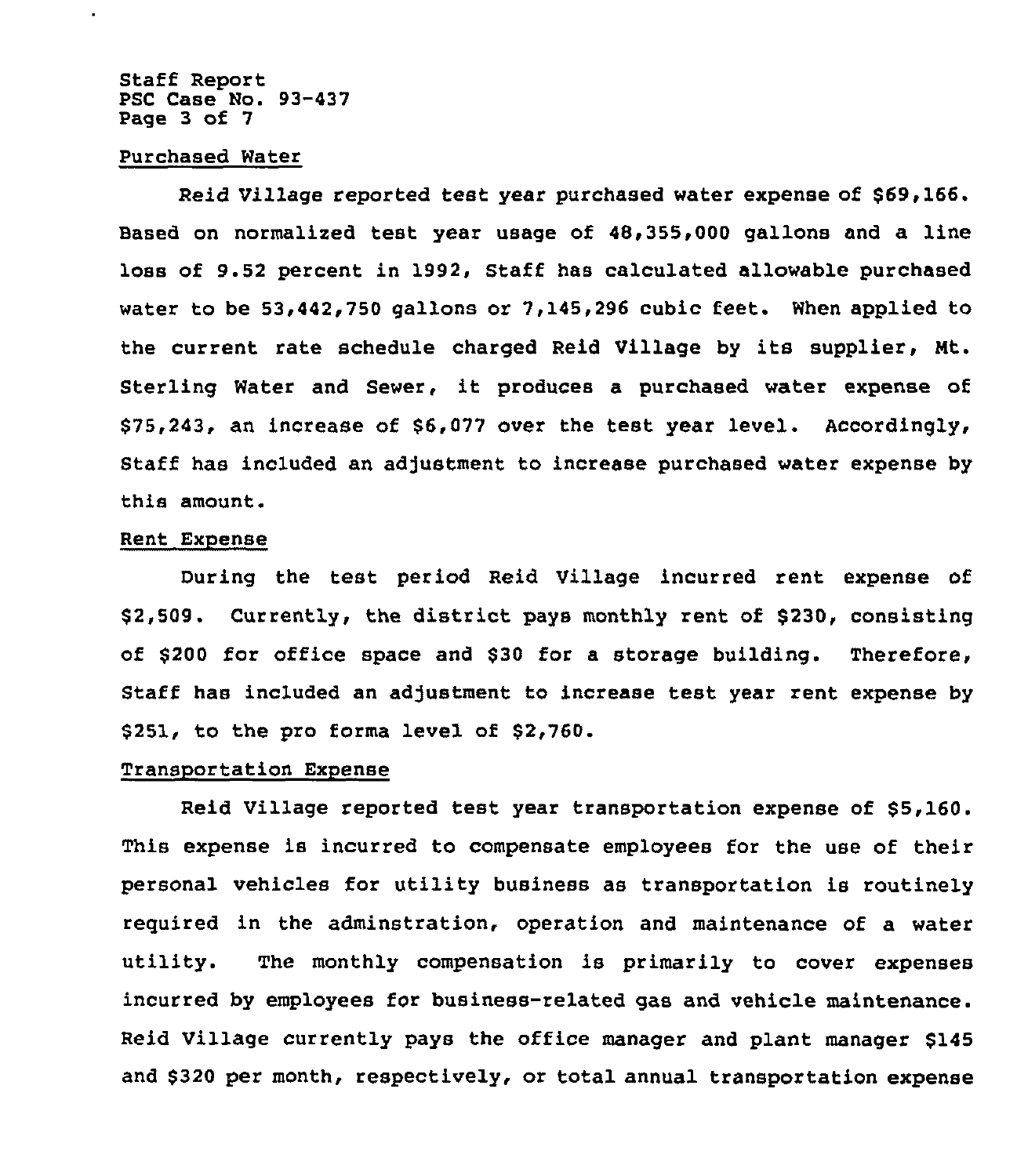### Staff Report PSC Case No. 93-437 Page 4 of 7

of \$5,580. Staff is of the opinion that this expense is reasonable and should be allowed for rate-making purposes. Accordingly, an adjustment has been included to increase test year transportation expense by \$420.

Although Staff agrees that this is a reasonable level of expense, it is Staff's opinion that it would be more appropriate to pay transportation expense based on mileage or some other tangible basis. Therefore, Staff recommends that Reid Village begin maintaining records of mileage and other pertinent information related to the use of personal vehicles for utility business. This would provide Reid Village with sufficient documentation to support the monthly transportation expense and to ensure that employees are being compensated at the appropriate level.

#### Miscellaneous Expense

Por the test year, Reid Village reported miscellaneous expense of \$ 6,833. Included in this account was \$1,092 for health insurance. The district currently pays \$127.66 per month, per employee, for health insurance. The employees pay the balance of the monthly premium. Therefore, Staff has included an adjustment to increase miscellaneous expense by \$1,972 to reflect health insurance expense of \$3,063.

#### Rate Case Expense

Based on Staff's review, it has been determined that Reid Village incurred rate case expense of \$495 for services performed by its CPA in the preparation of this rate application. Staff is of the opinion that rate case expenses should be amortized over a period of three years. Accordingly, an adjustment has been made to include annual rate case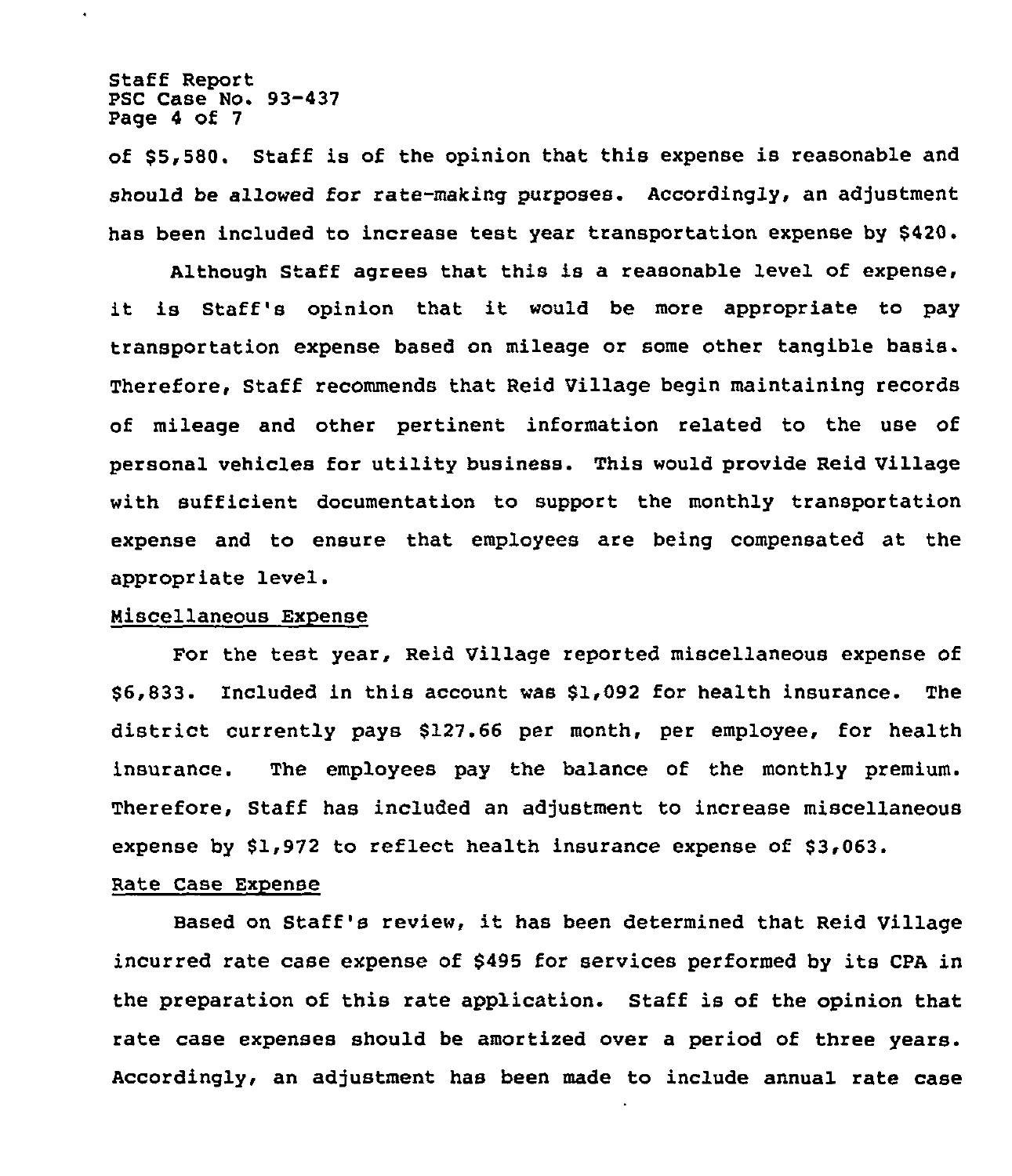### Staff Report PSC Case No. 93-437 Page <sup>5</sup> of 7

expense of \$165 in the calculation of Reid Village's revenue reguirement.

### Taxes Other Than Income

Reid Village reported taxes other than income tax expense of \$1,678 for the test period. This account includes payroll tax expenses paid by the district. Based on the recommended decrease in salary expense of \$1,214, Staff has made an adjustment to decrease payroll tax expense by  $$93<sup>2</sup>$ . This results in a pro forma level of taxes other than income tax expense of \$1,585.

## Interest Income

In its test year operations Reid Village reported interest income of \$3,119. Based on Staff's review, \$317 of this interest was related to customer deposits. Since this interest is restricted in that it will be paid to the customers upon refund of the deposits, Staff has made an adjustment to eliminate this income from adjusted operations. Accordingly, interest income has been included at a level of \$2,802.

## operations Summary

Based on the recommendations of Staff, Reid Village's operating statement would appear as set forth in Appendix B to this report.

 $\mathbf{1}$ Recommended Salary Decrease \$ 1,214 Applicable PICA/Medicare Tax Rate x .0765 Recommended Payroll Tax Decrease S 93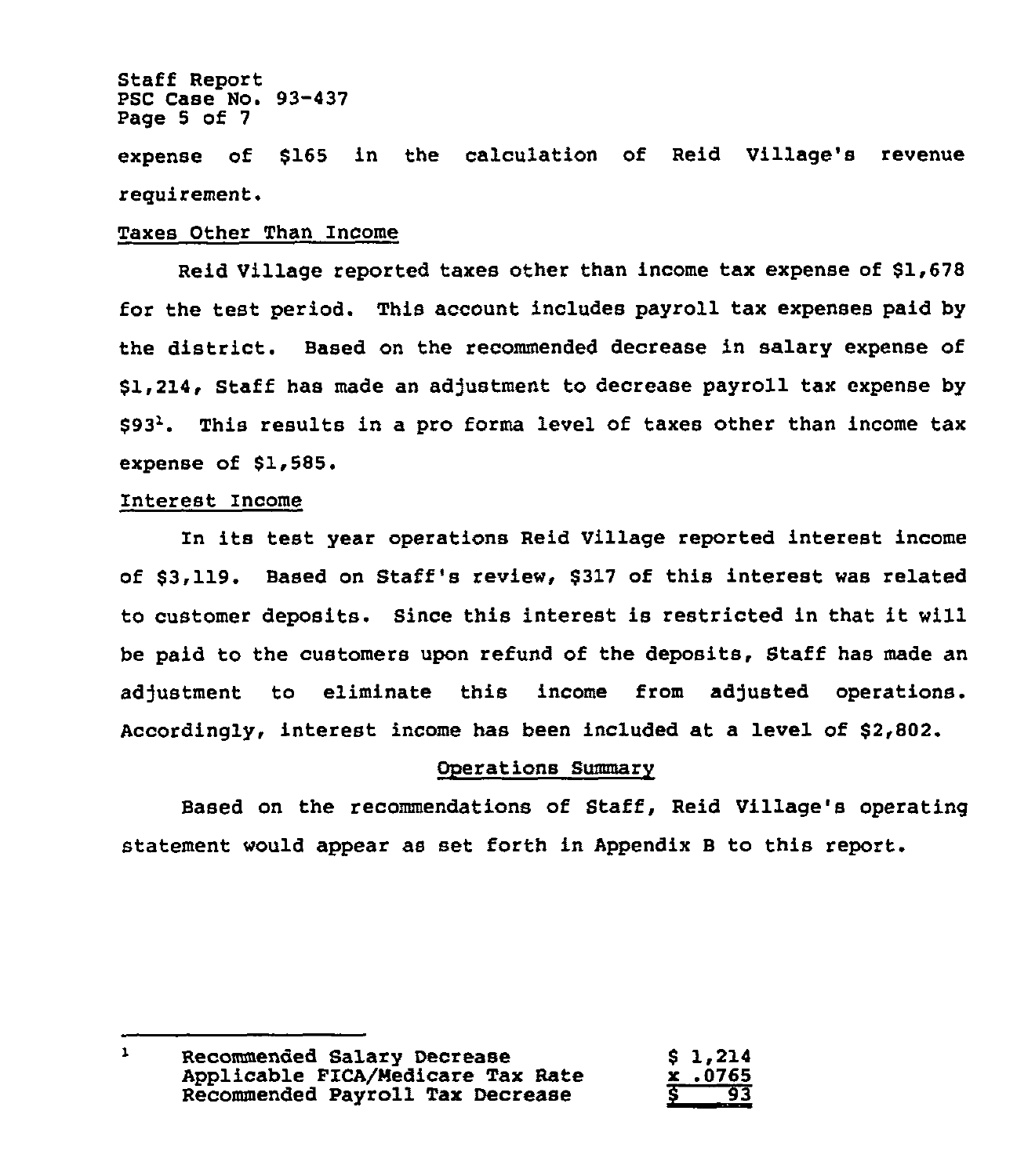$2<sup>1</sup>$ 

### C. Revenue Recuirements Determination

Reid Village requested additional revenue of \$13,547. Based on the staff adjusted operating expenses and the debt service coverage normally allowed by the Commission,<sup>2</sup> Staff believes Reid Village could justify additional revenue of \$19,394.<sup>3</sup> However, since Reid Village's proposed rates will meet its actual debt service requirements and produce a positive cash flow of  $$8,850,$ <sup>4</sup> Staff recommends that the proposed rates be accepted.

If Reid Village chooses to amend its application to reflect rates that will generate the additional revenue of \$19,394 which Staff believes could be justified, it should do so when filing comments to the staff report. In the event that Reid Village does request rates that differ from those previously noticed to its customers, it should be required to renotice its customers of the new proposed rates.

The Commission generally allows a 1.2 debt service coverage.

| 3 | Staff Recommended Operating Expenses<br>Average Annual Debt Service | \$144,782<br>14,782 |  |
|---|---------------------------------------------------------------------|---------------------|--|
|   | 20 Percent Debt Service Coverage                                    | 2,956               |  |
|   | Total Revenue Requirement                                           | \$162,520           |  |
|   | Less: Normalized Operating Revenues                                 | 134,091             |  |
|   | Other Operating Revenues                                            | 6,233               |  |
|   | Interest Income                                                     | 2,802               |  |
|   | Required Revenue Increase                                           | $5 - 19,394$        |  |
| 4 | Adjusted Operations                                                 | \$(.1,656)          |  |
|   | Add: Proposed Revenue Increase                                      | 13,547              |  |
|   | Depreciation Expense                                                | 11,741              |  |
|   |                                                                     |                     |  |

|               |  |                           | $5\,23,632$ |
|---------------|--|---------------------------|-------------|
|               |  | Less: Annual Debt Service |             |
|               |  |                           | 14,782      |
| Net Cash Flow |  |                           | 5, 8, 850   |
|               |  |                           |             |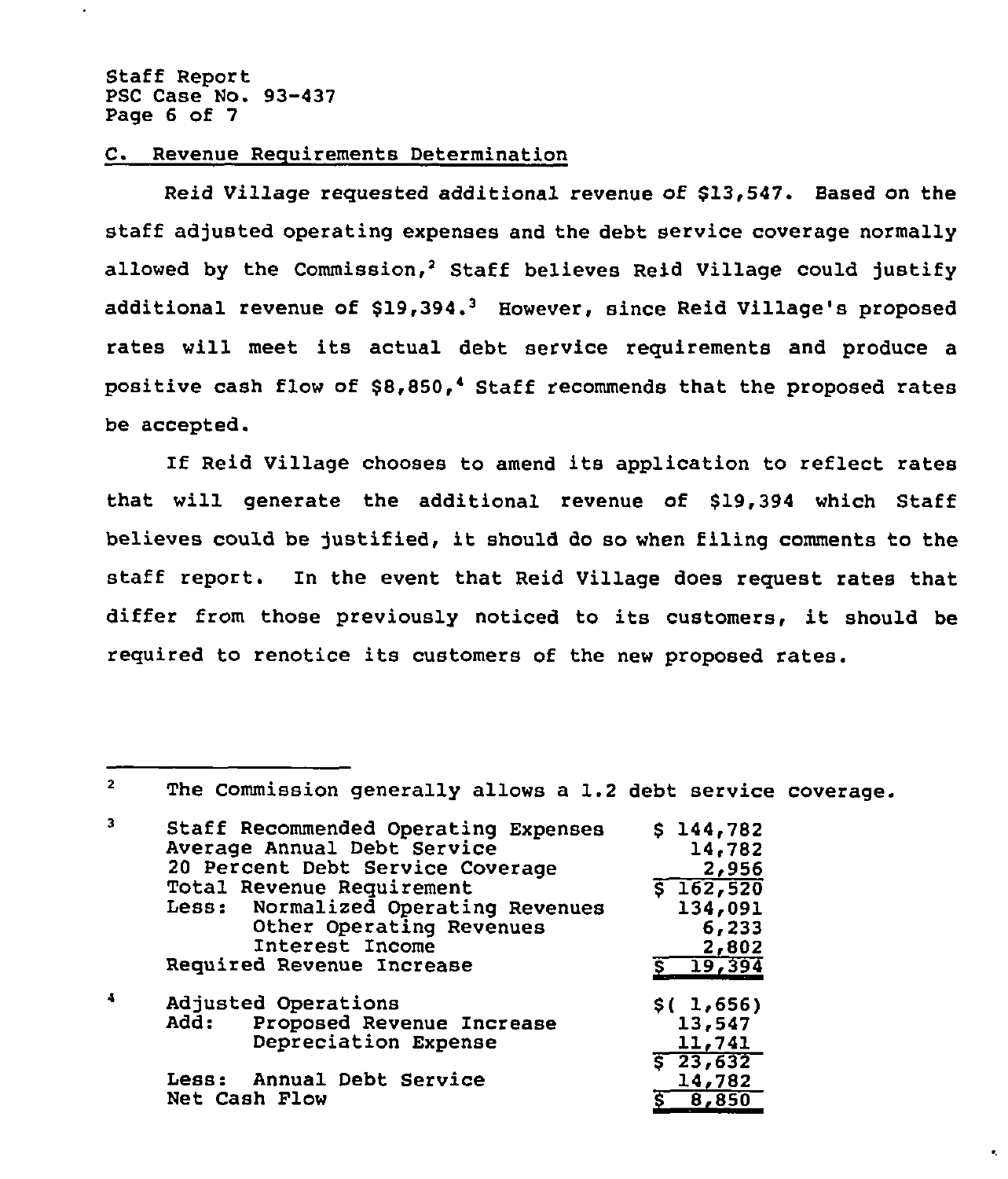Staff Report PSC Case No. 93-437 Page 7 of 7

D. Rate Design

Reid Village's current rate design consists of two steps, a minimum bill of 2,000 gallons. and a rate for all usage over 2,000 gallons. Reid Village has proposed no change to the rate design and Staff is of the opinion that none is necessary. The rates set out in Appendix <sup>A</sup> will produce 6147,638 annually in revenue from water sales.

E. Signatures

Prepared By: Karen Harrod, CPA Public Utility Financial Analyst, Chief Water and Sewer Revenue Reguirements Branch Division of Pinancial Analysis

an

Piepared By: Cha Geogheg Public Utility Rate Analyst Communications, Water and Sewer Rate Design Branch Rates & Research Division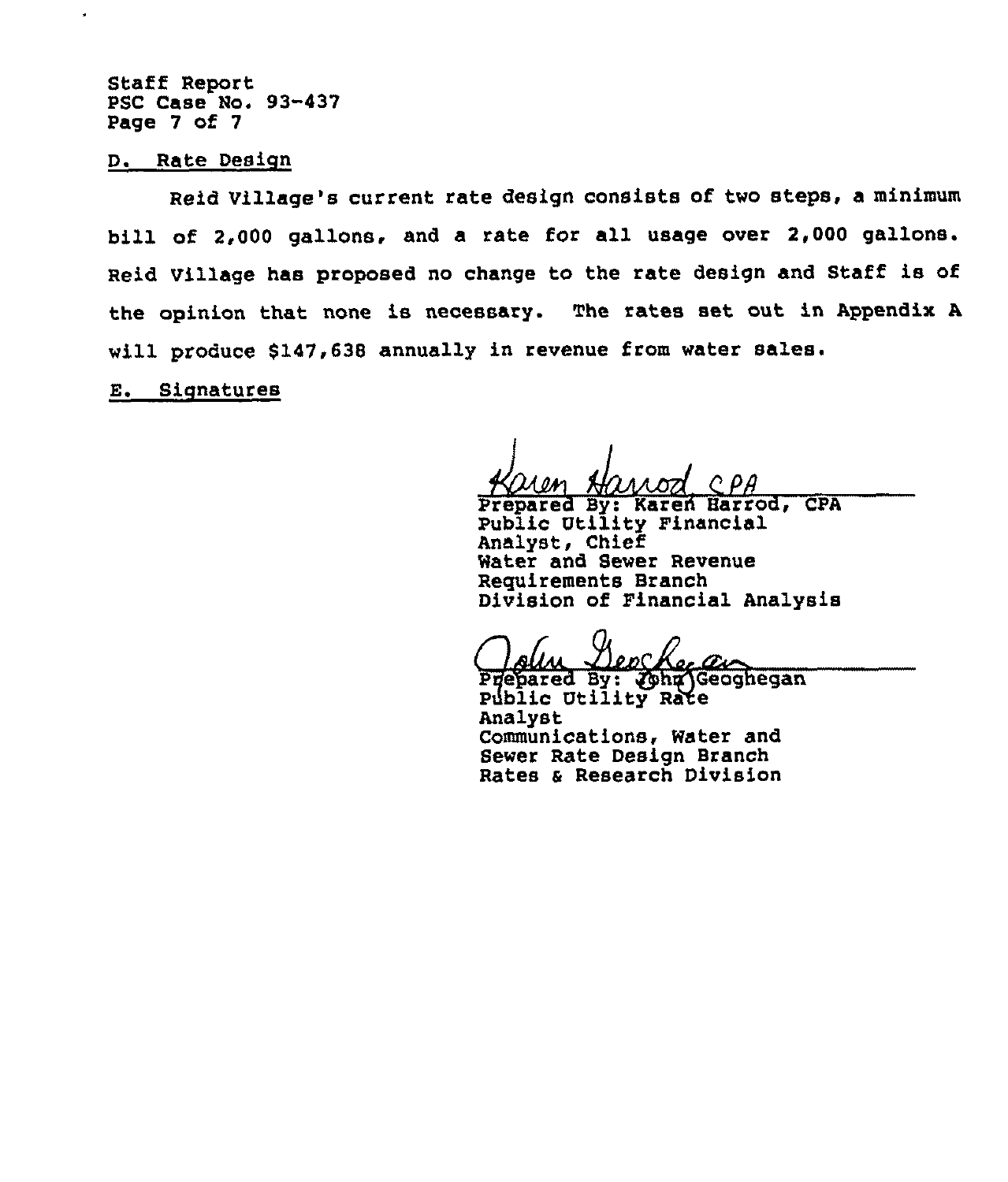## APPENDIX A TO STAFF REPORT CASE NO. 93-437

The Staff recommends the following rate be prescribed for customer of Reid Village Water District.

Monthly Rates

 $\sim 10$ 

 $\bullet$  .  $\bullet$ 

|  | First 2,000 gallons | \$10.03 (Minimum Bill)      |  |
|--|---------------------|-----------------------------|--|
|  | Over 2,000 gallons  | $$1.99$ per $1,000$ gallons |  |